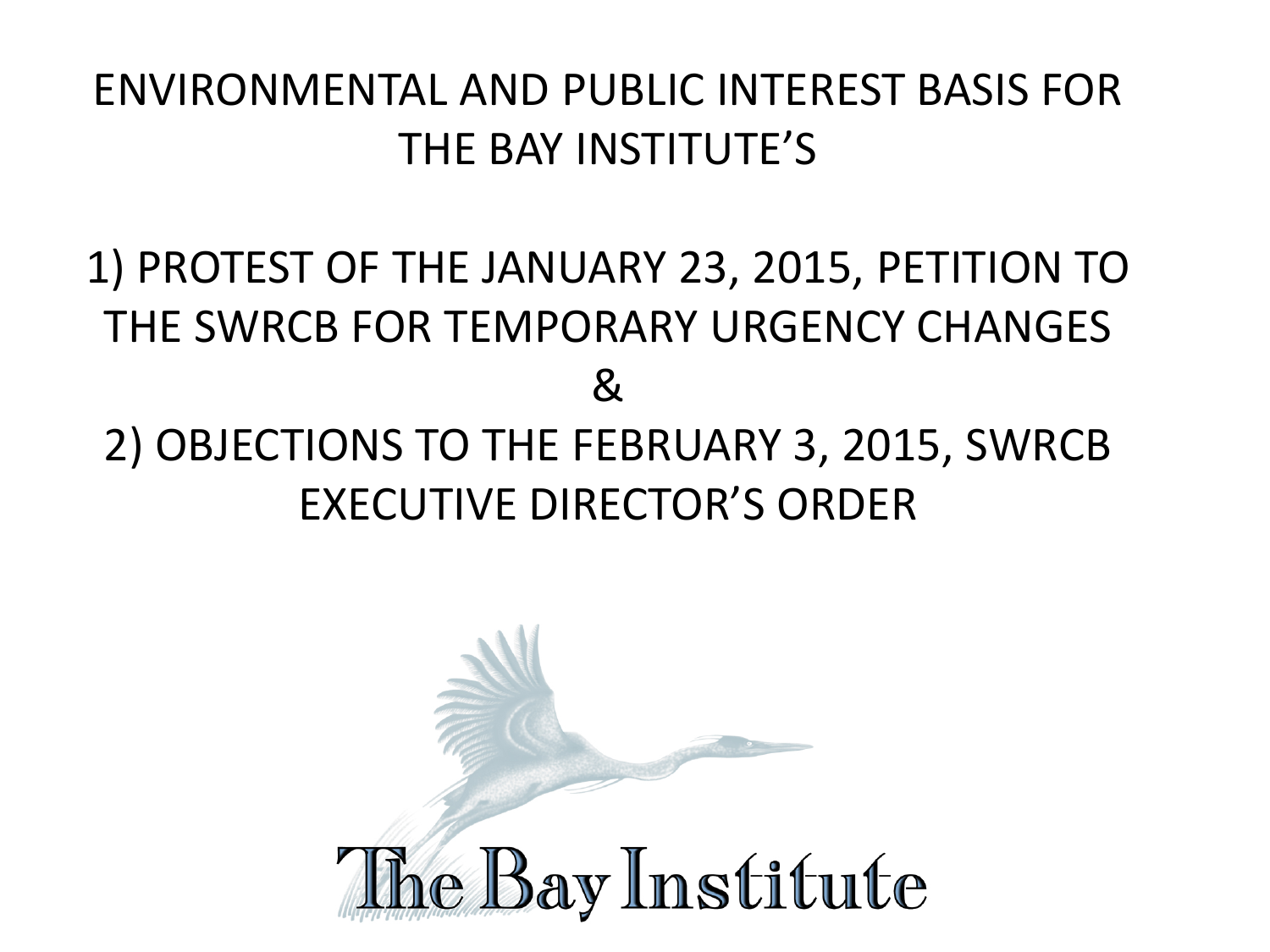## TUC petition

- Increases the risk of extinction for several endangered species
- Clearly has unreasonable effects on fish and wildlife

#### Executive Order

- Correctly rejects increased exports during low outflow periods
- **BUT**, allows outflows much lower than called for by current hydrology  $\rightarrow$  high risk of extinction and unreasonable impacts to fish and wildlife

#### **Opportunity**

- Current hydrology would trigger greater outflows under D-1641 throughout March
- Providing D-1641 flow levels for February & March = last chance to:
	- reduce risk of extinction
	- o support fisheries that have been disproportionately harmed in the drought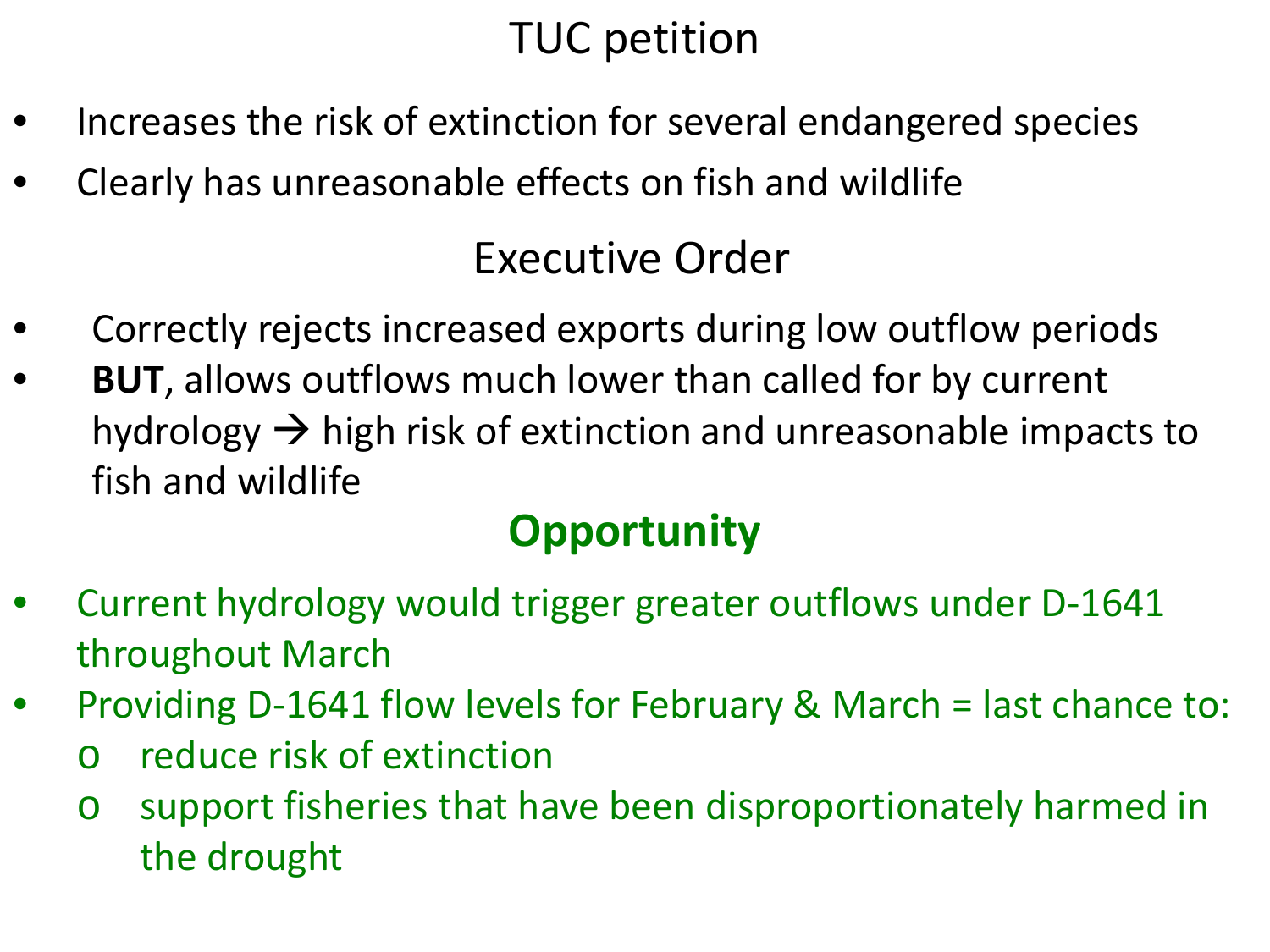#### Native pelagic fishes are *not* being maintained



Decline from 1980-2014 maximum: ~99.5%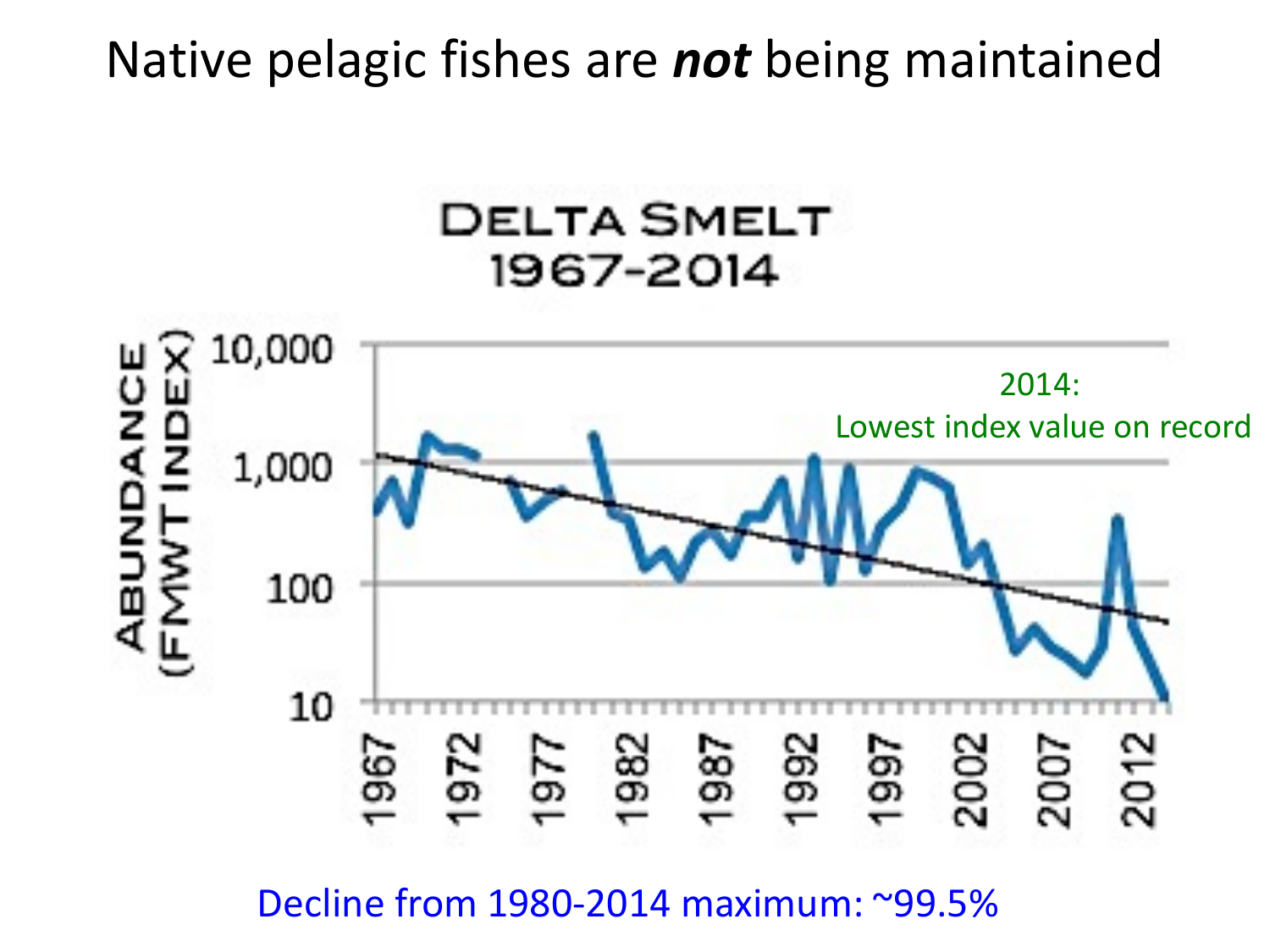#### Native pelagic fishes are *not* being maintained



#### Decline from 1980-2014 maximum: ~99.8%

*Abundance data courtesy of CDFW's San Francisco Bay Study and the Interagency Ecological Program for the San Francisco Estuary.*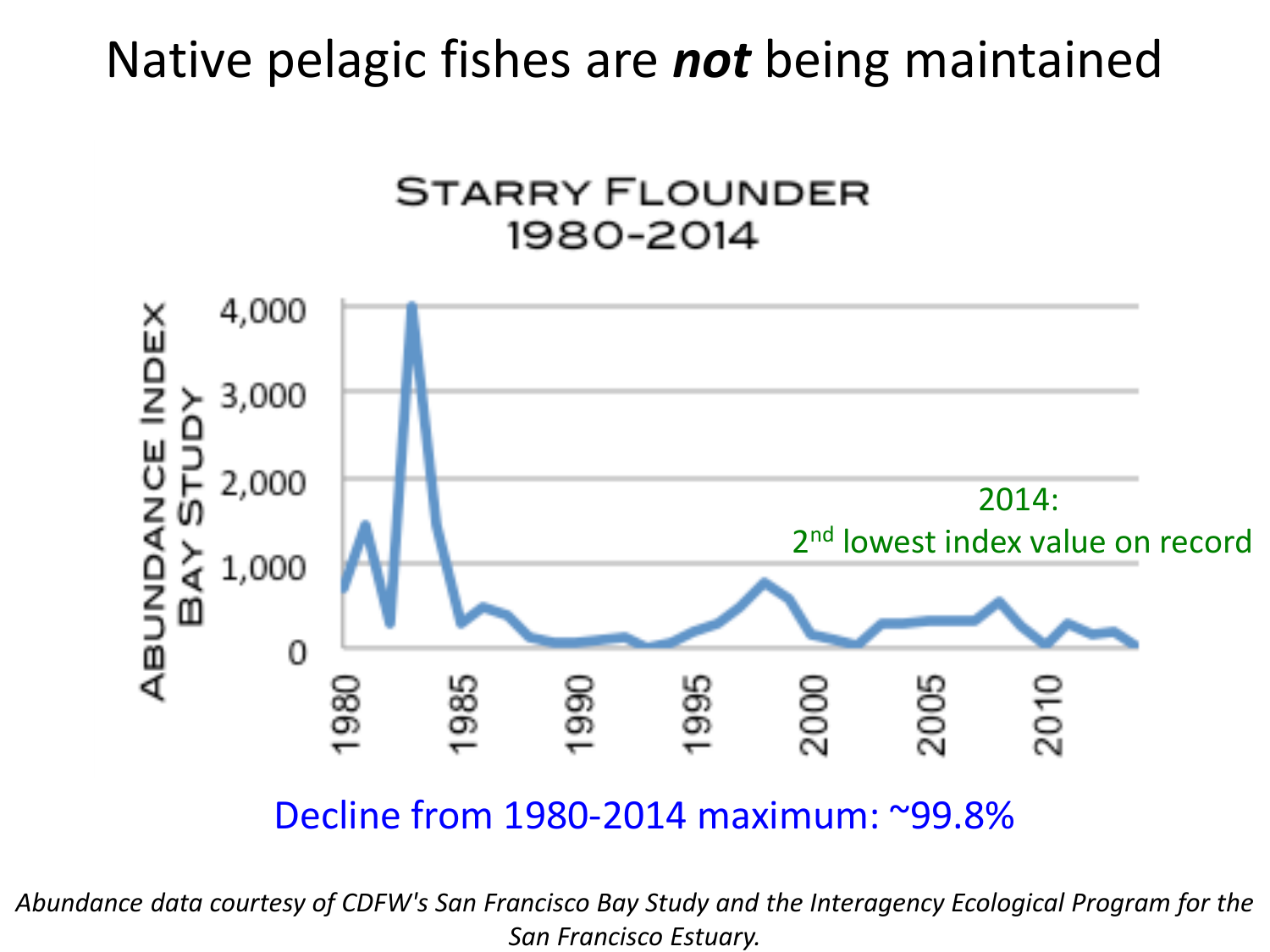#### Longfin Smelt Declines (everywhere you look) **LONGFIN SMELT** 1980-2014 (INDEX **Fall Midwater Trawl** 60,000 Decline from 1980-2014 ABUNDANCE 40,000 max: >99.9% 20,000  $\circ$ 985 1990 2005 1980 1995 2010 2000 **LONGFIN SMELT LONGFIN SMELT** 1980-2014 1980-2014 ?<br>a 350,000<br>Ξ 280,000 a<br>a<br>a<br>∈210,000 Bay Study Otter Trawl Bay Study Midwater Trawl Decline from 1980-2014 Decline from 1980-2014 max: 99.5%U 210,000<br>2 140,000<br>2 70,000<br>2 70,000<br>4 max: 99.3% ABUNDANCE 140,000 70,000 0 1985 1990 1995 2000 2005 2010 1980 1985 1995 2005 2010 2000 1980 990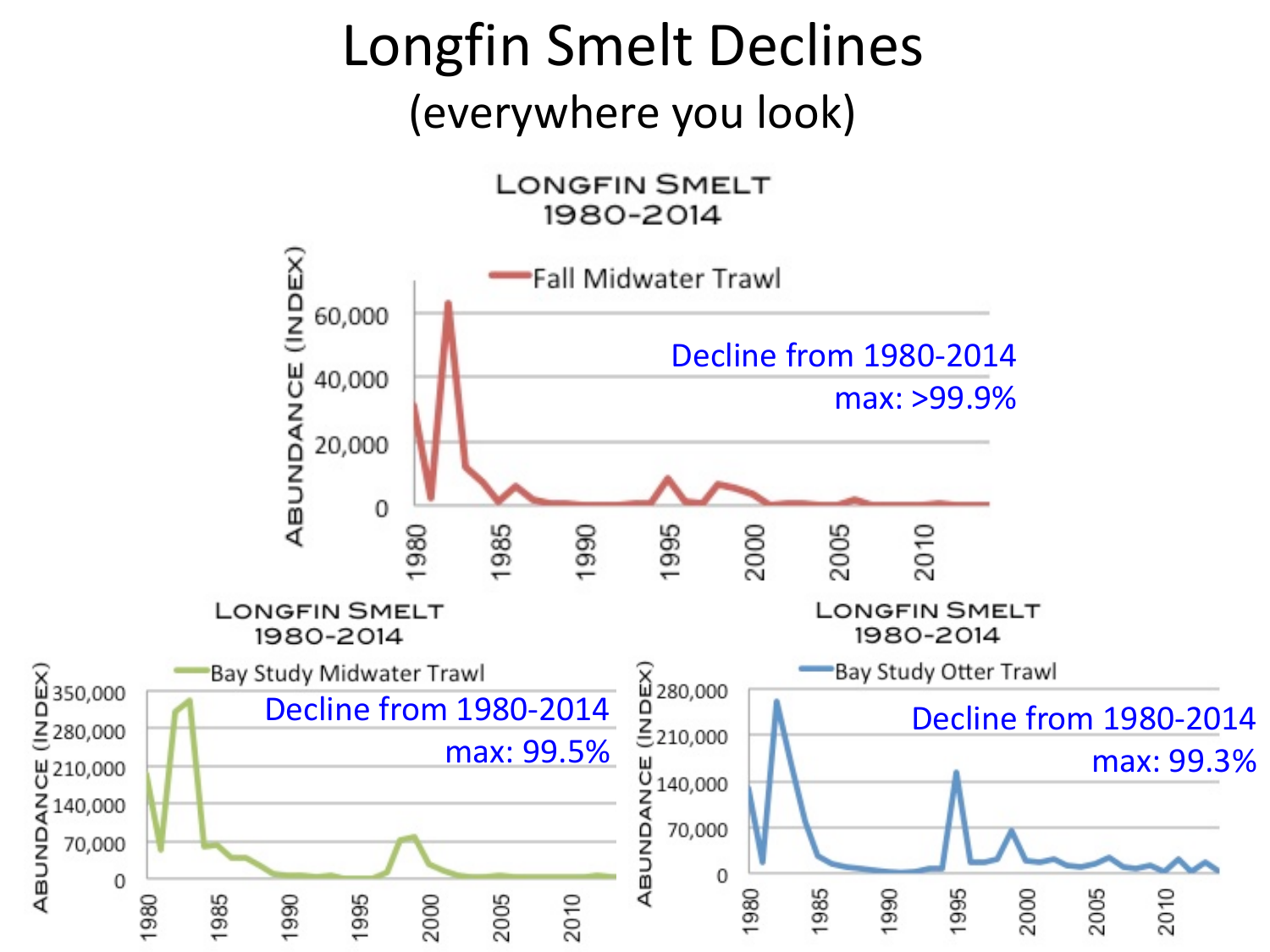# Pelagic species respond positively to increased Delta outflow



*Data courtesy of CDFW's San Francisco Bay Study & the Interagency Ecological Program for the San Francisco Estuary*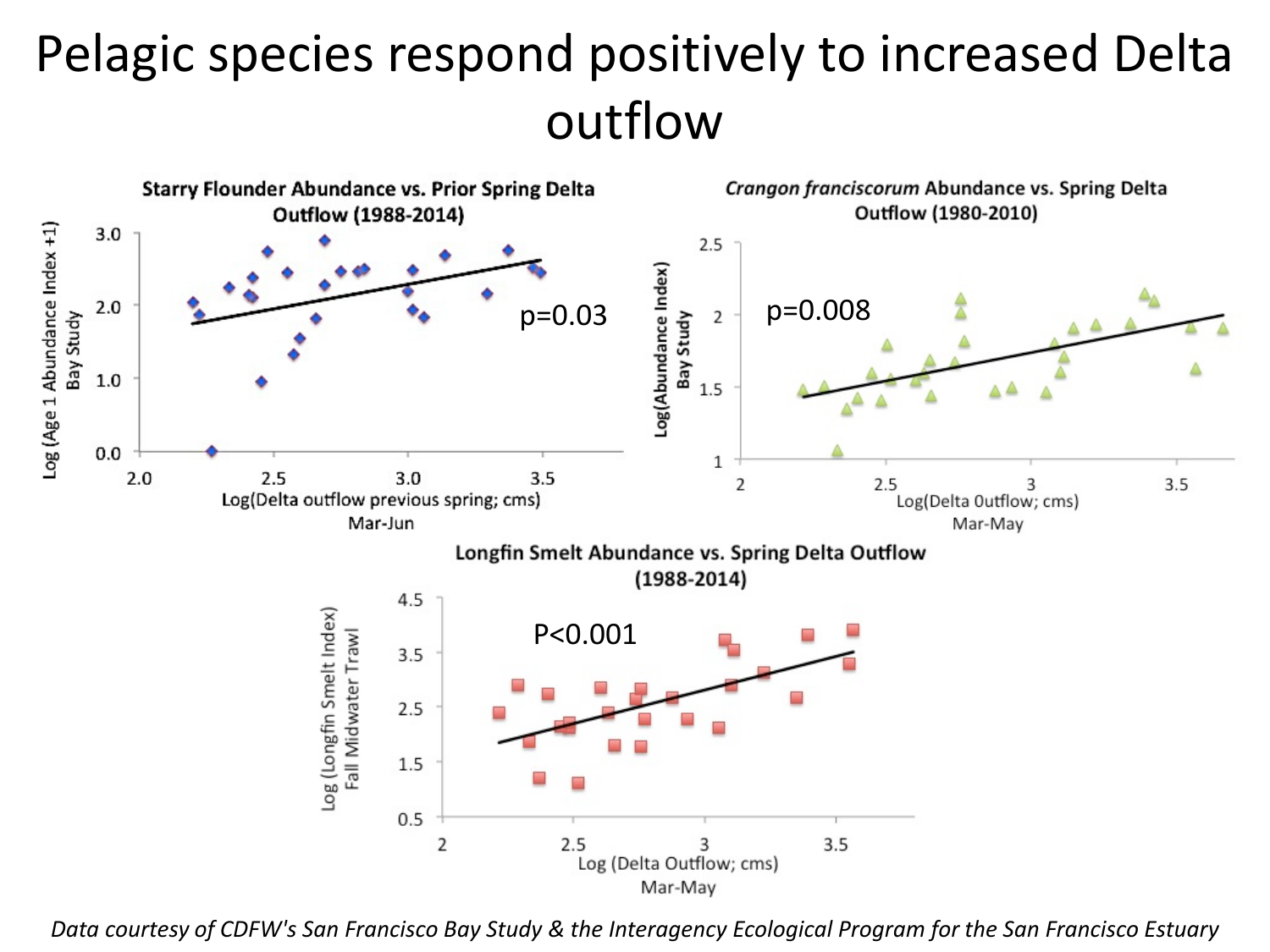What will happen to longfin smelt if outflows are reduced while export pumping is increased?

#### **Net Delta Outflow Index vs. Longfin Smelt Salvage Feb-Jun, 1981-2014**

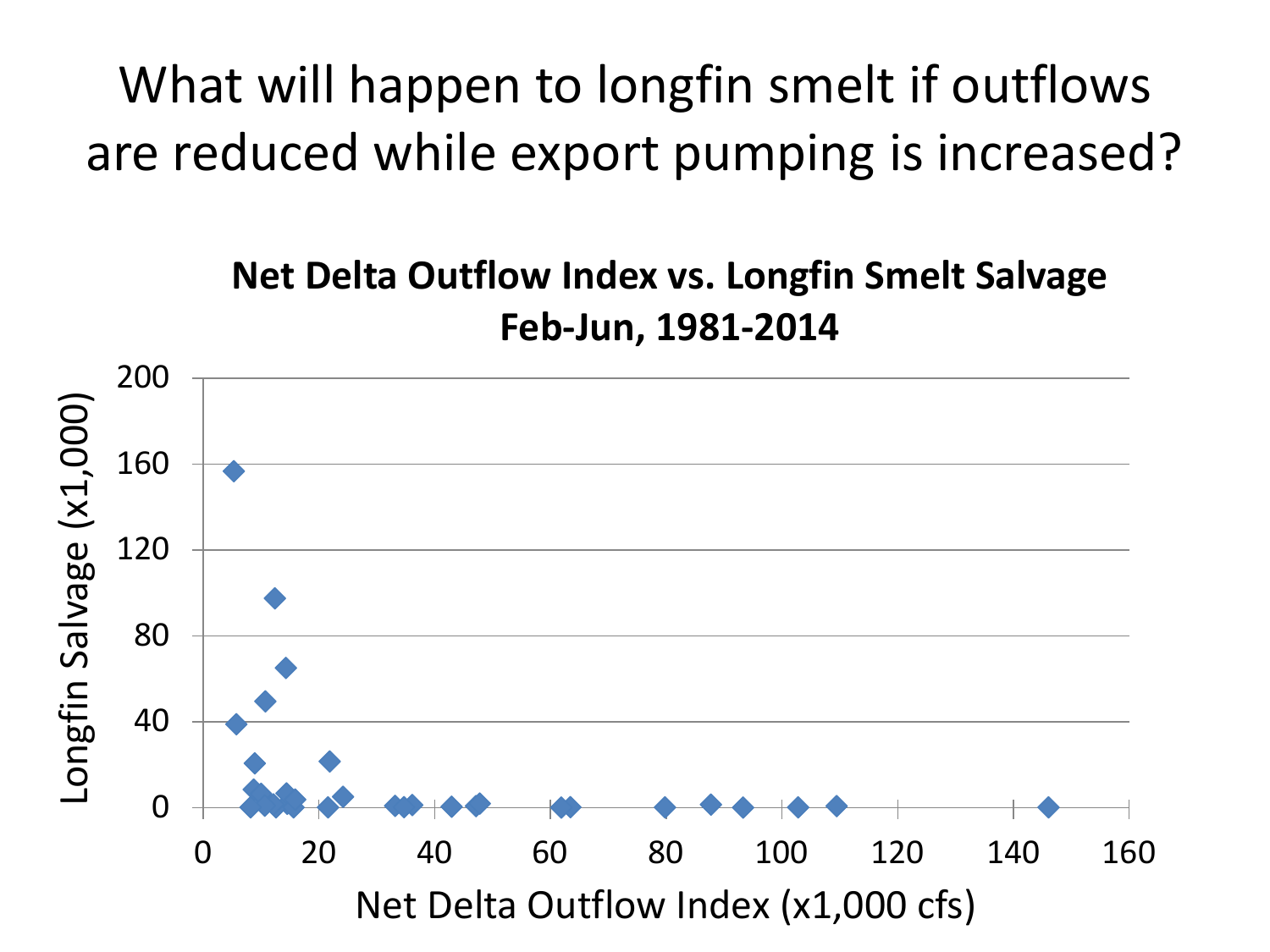What will happen to longfin smelt if outflows are reduced while export pumping is increased?

#### **Net Delta Outflow Index vs. Longfin Smelt Salvage Feb-Jun, 1981-2014**

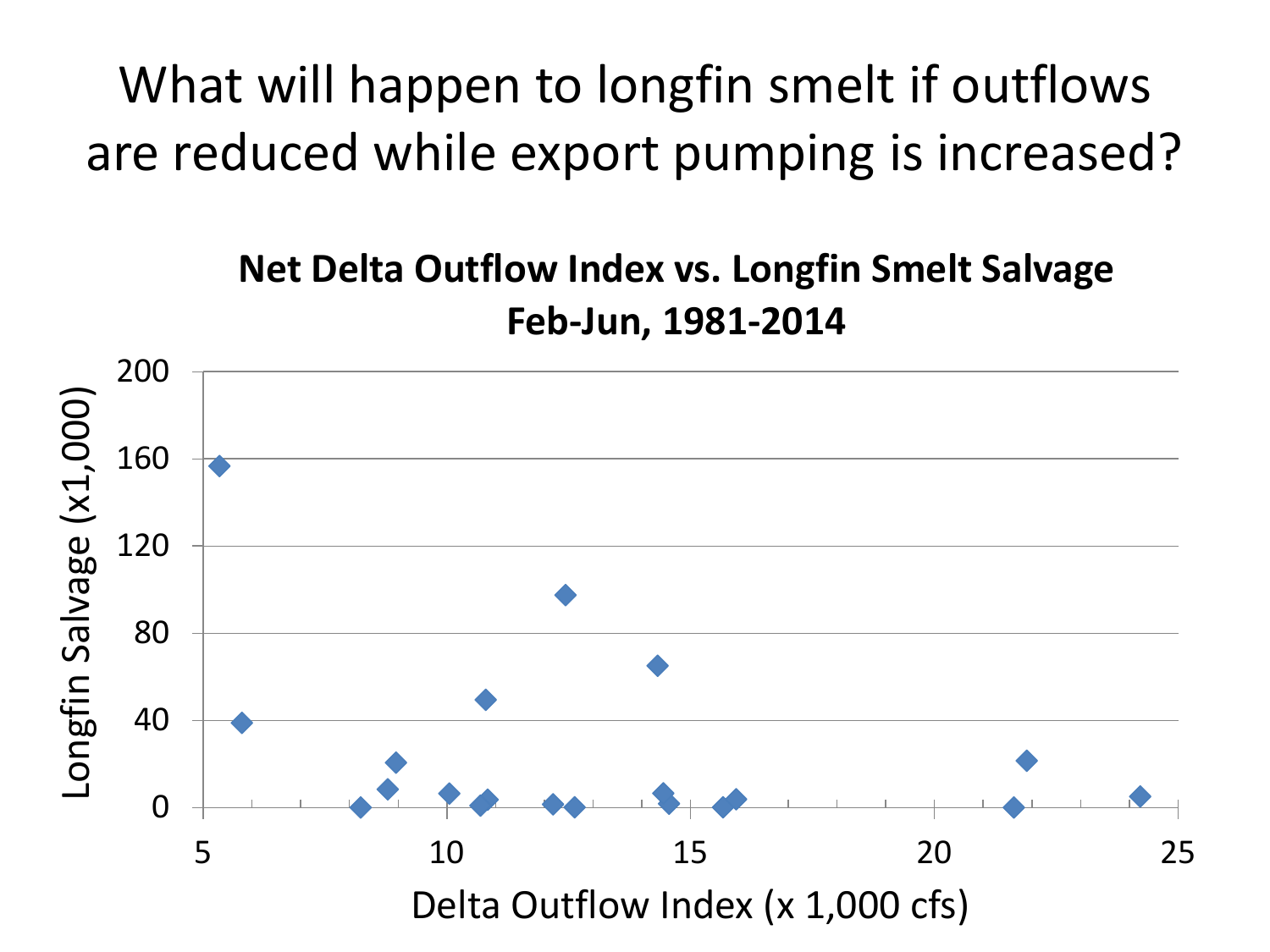#### Native migratory fish are *not* being maintained



#### Decline from 1980-2014 maximum: ~86.8%

*Data from Grandtab – 2014 escapement is preliminary*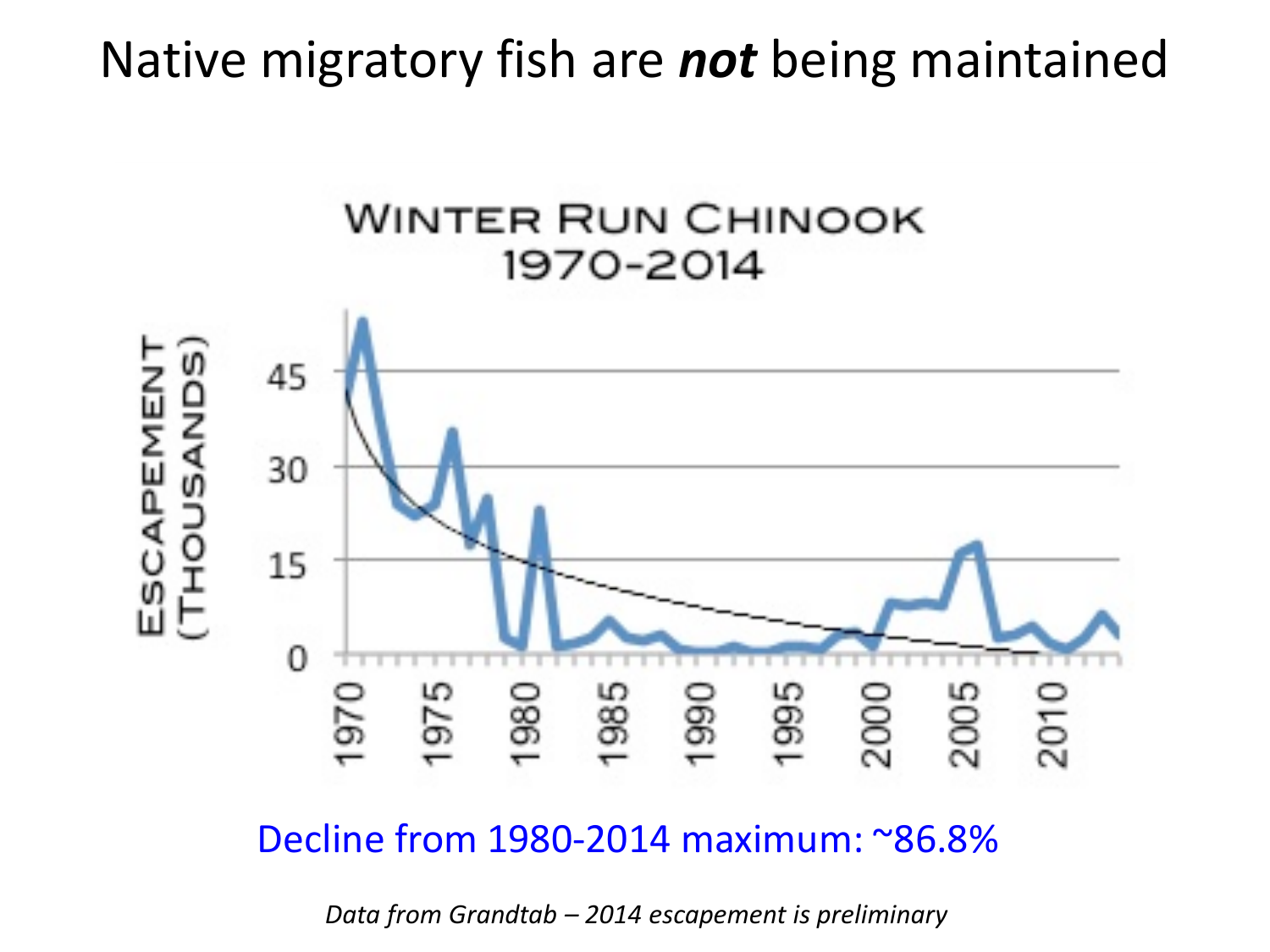# Migratory species respond positively to increased flow into, through, and out of the Delta

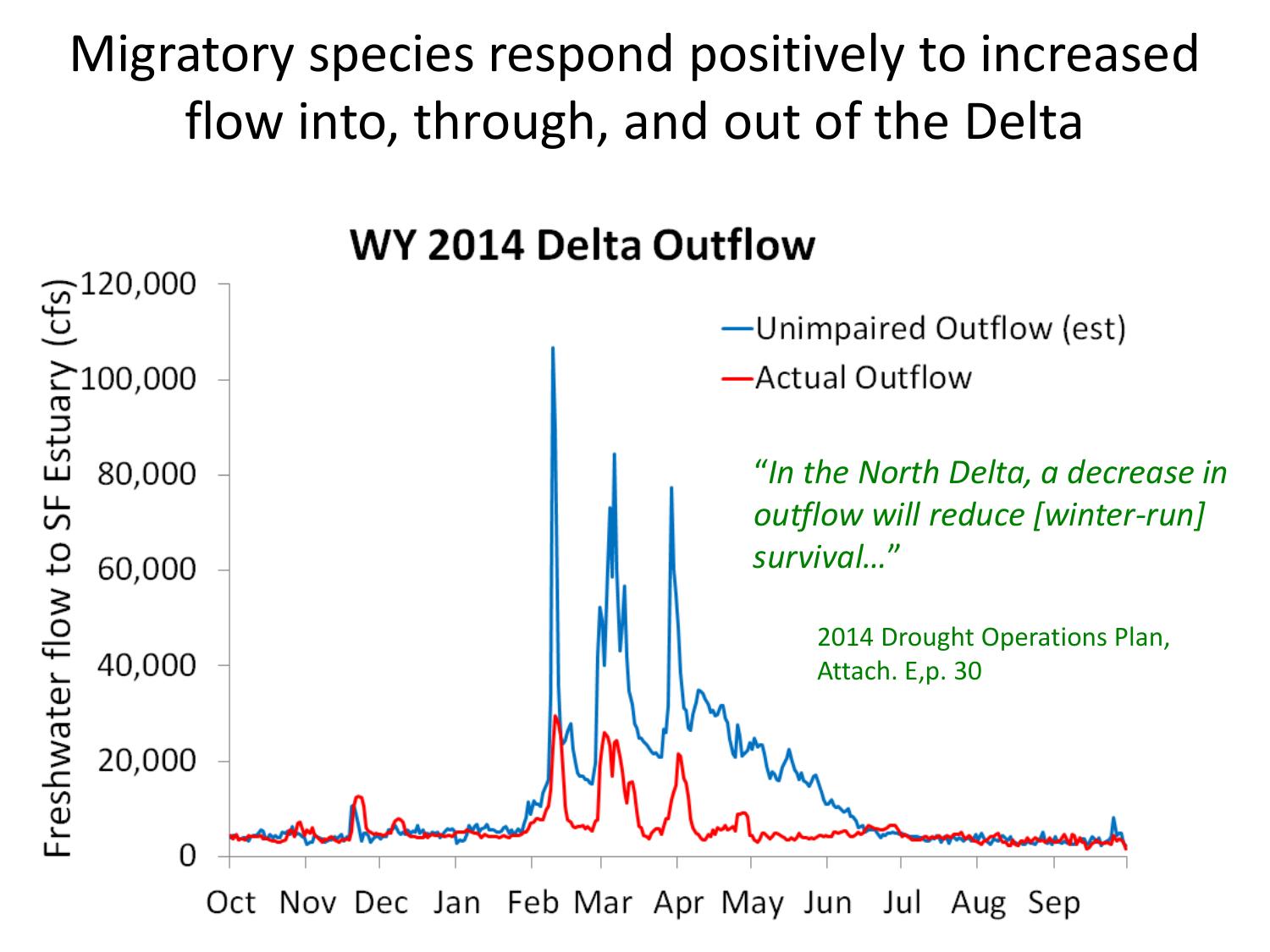## Winter-run Chinook Juvenile Lifecycle

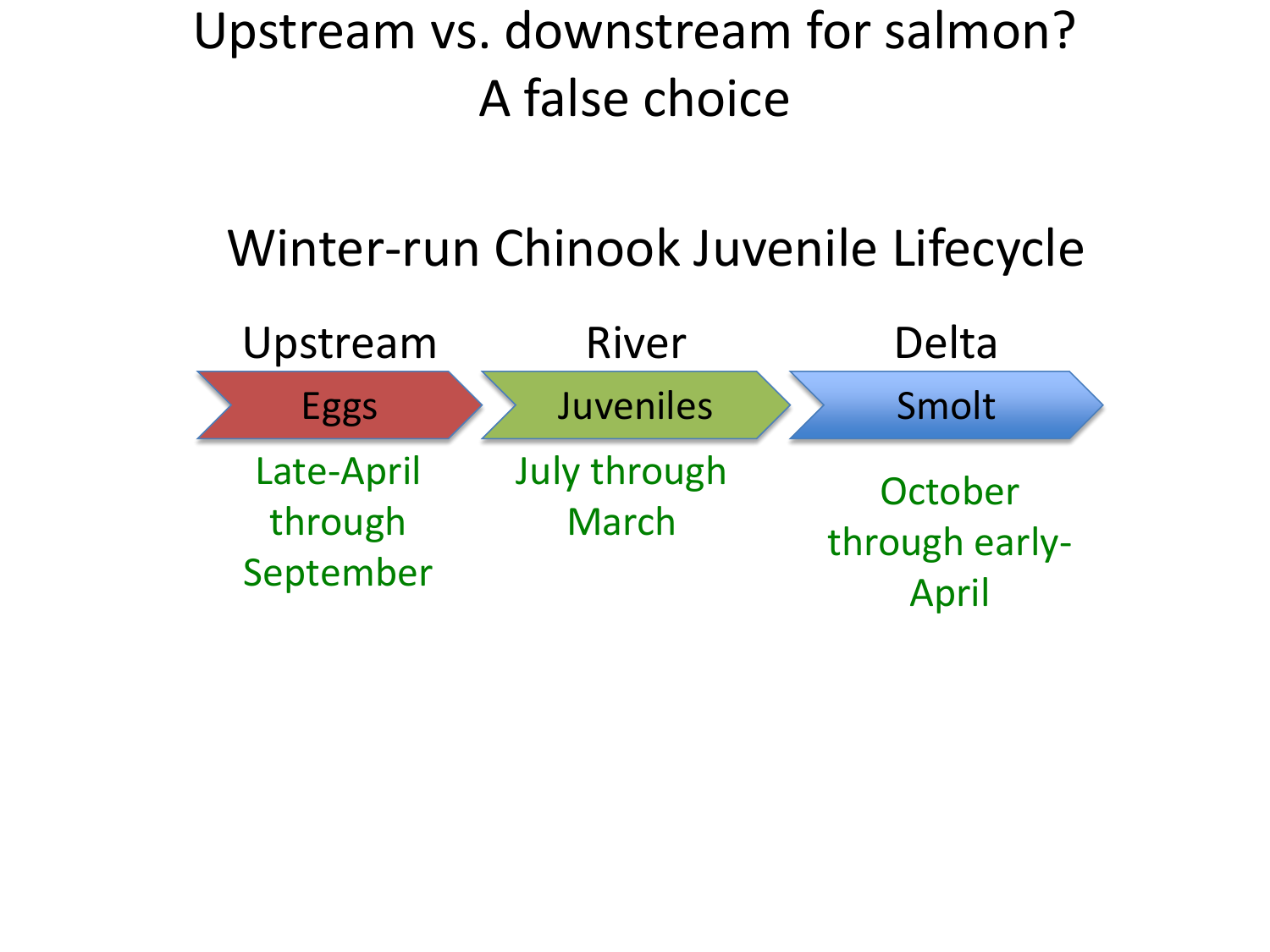Conditions (temperature, DO, Flow) must be adequate **throughout the life cycle**

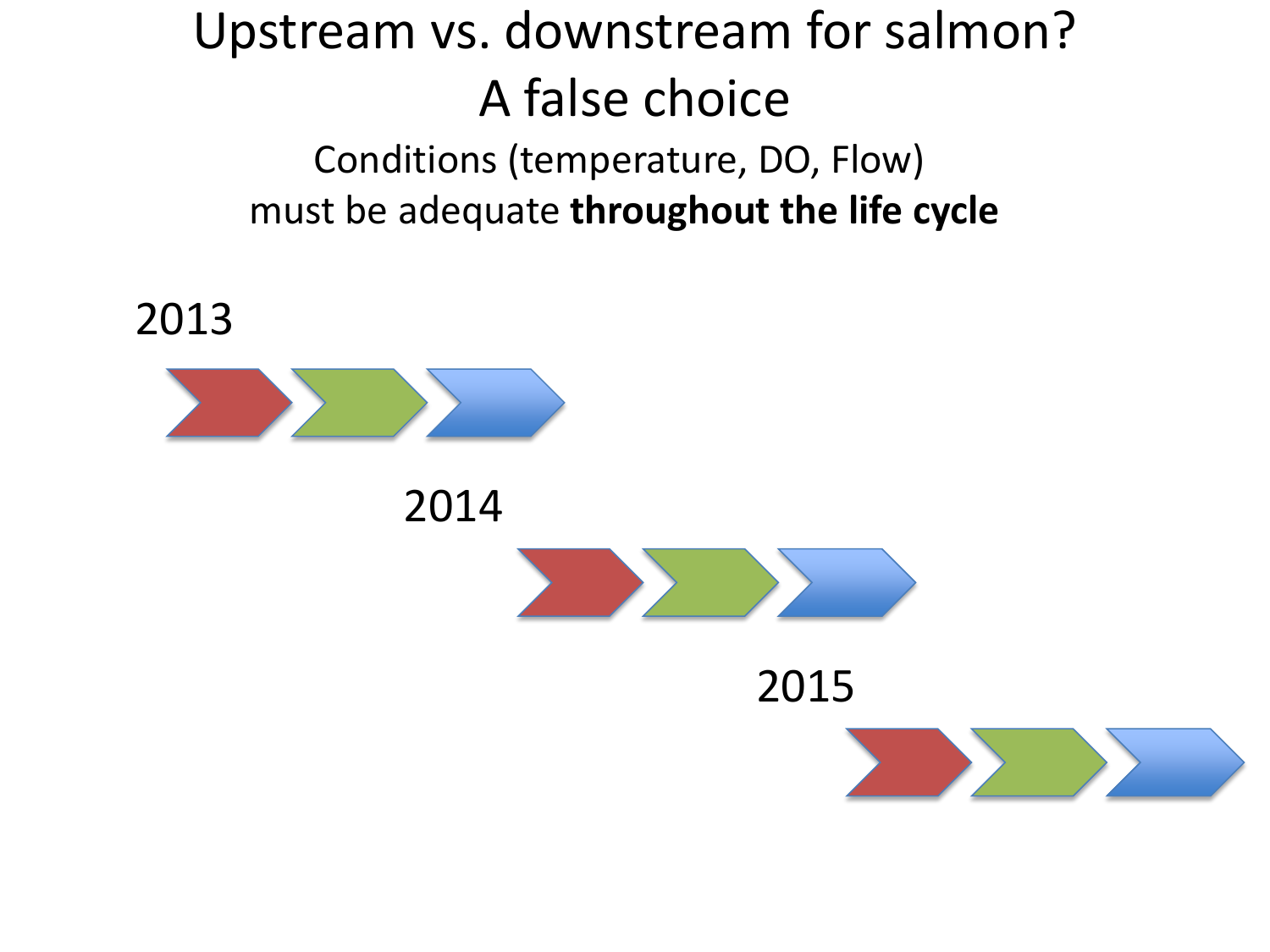Conditions (temperature, DO, Flow) must be adequate **throughout the life cycle**

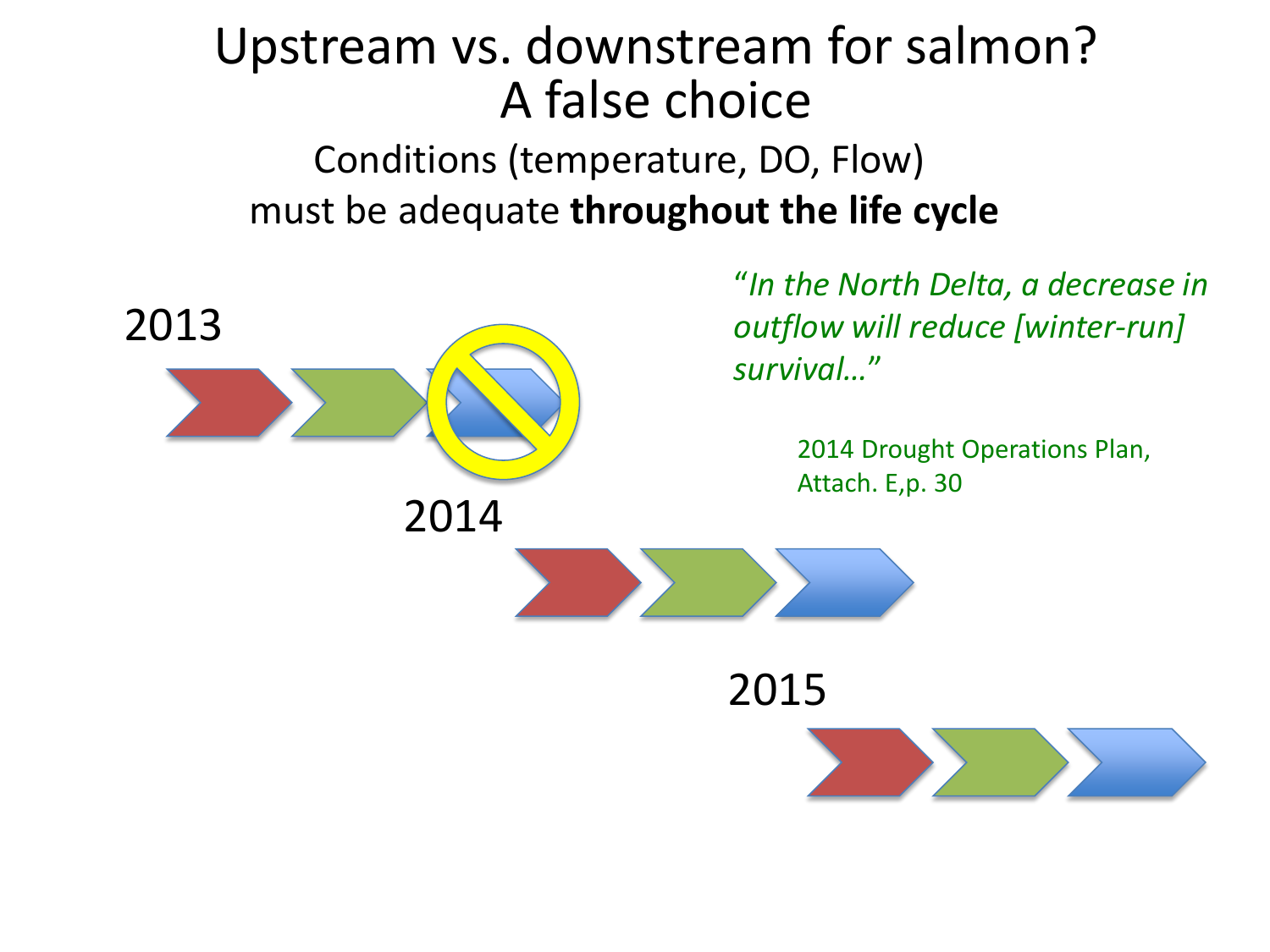Conditions (temperature, DO, Flow) must be adequate **throughout the life cycle**



2015

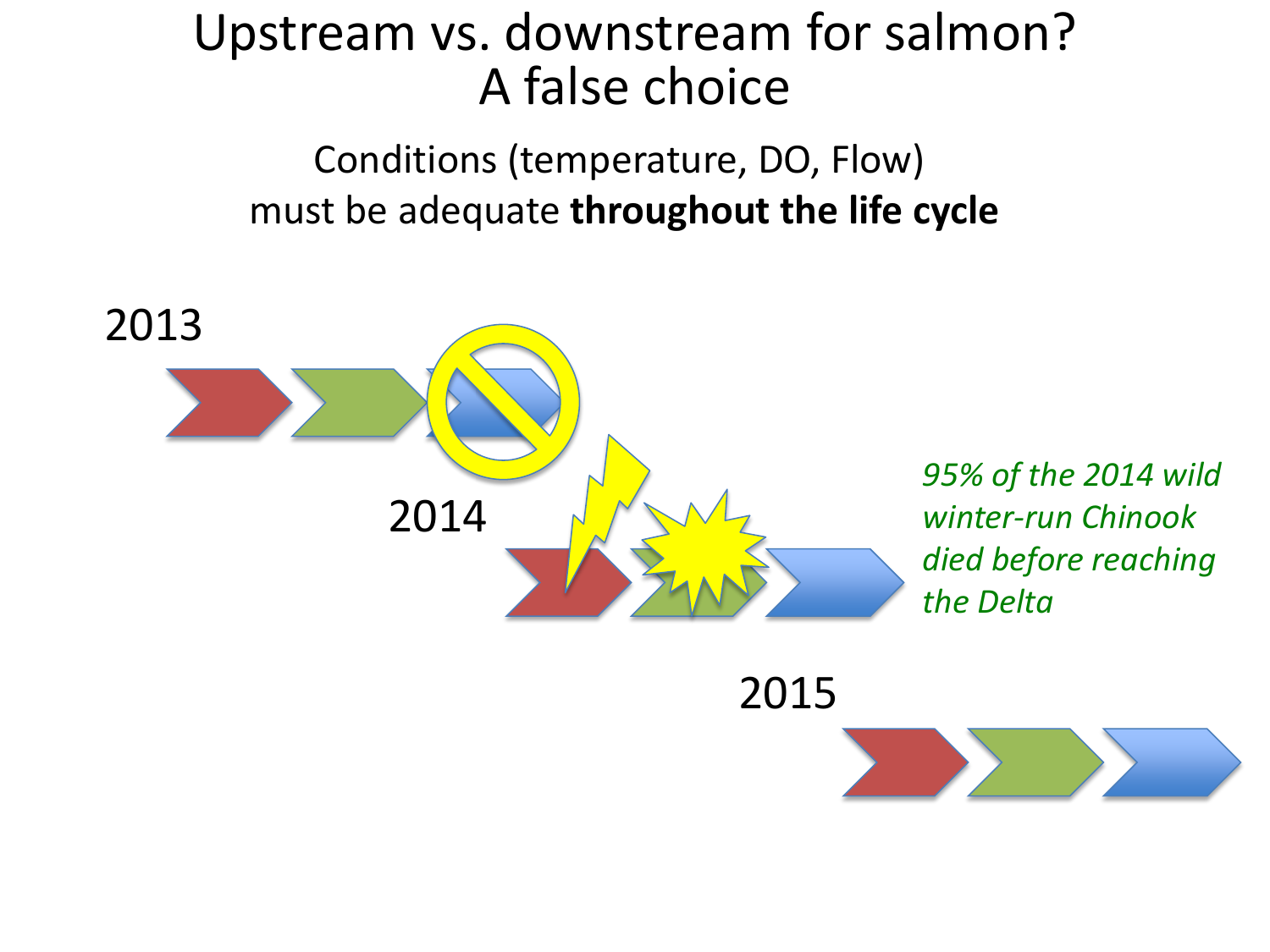Conditions (temperature, DO, Flow) must be adequate **throughout the life cycle**



What is the plan for protecting the 2015 spawning class throughout its life cycle?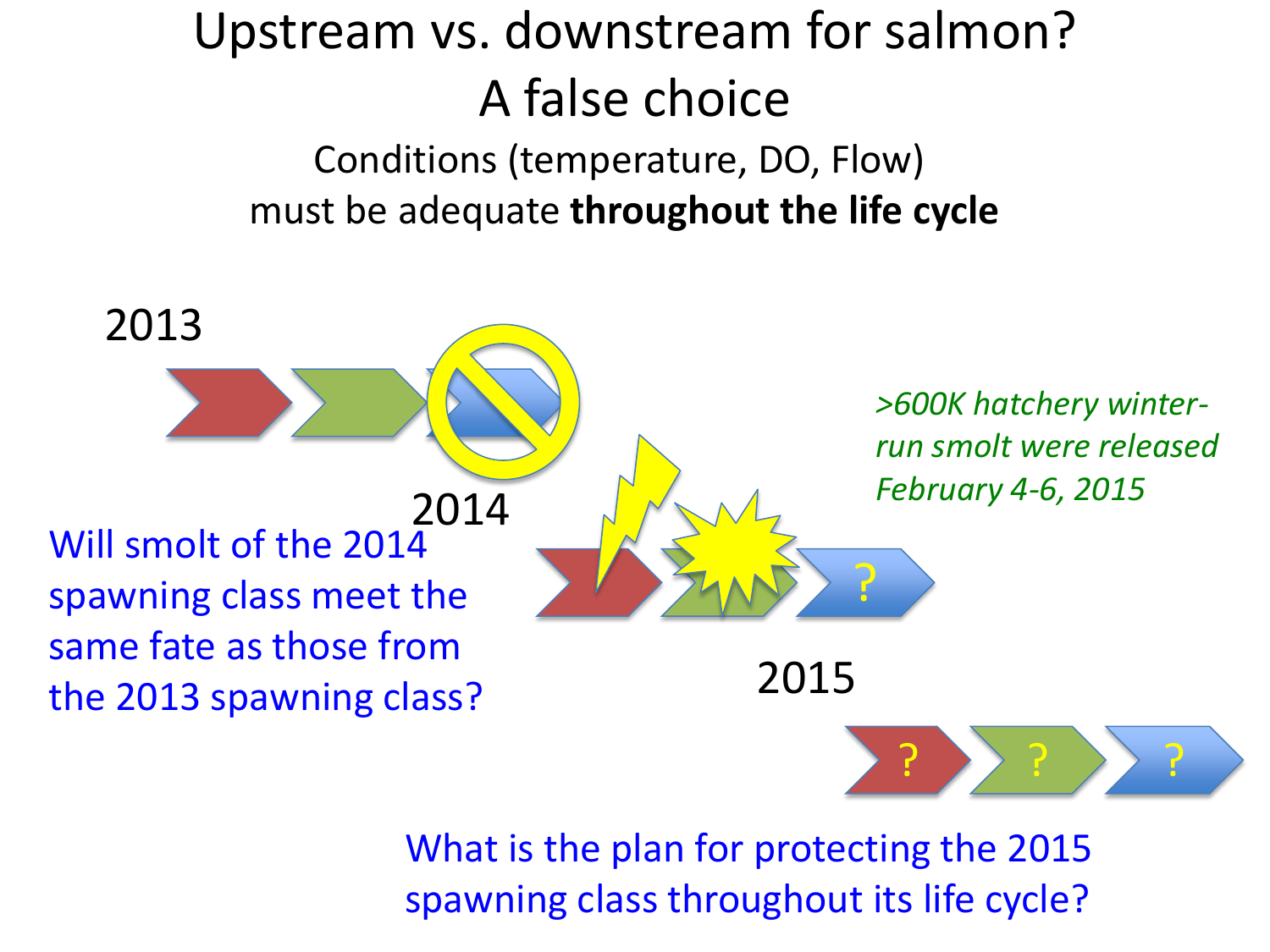

Freshwater flow needs of juvenile salmonids and pelagic species are coincident during winter-spring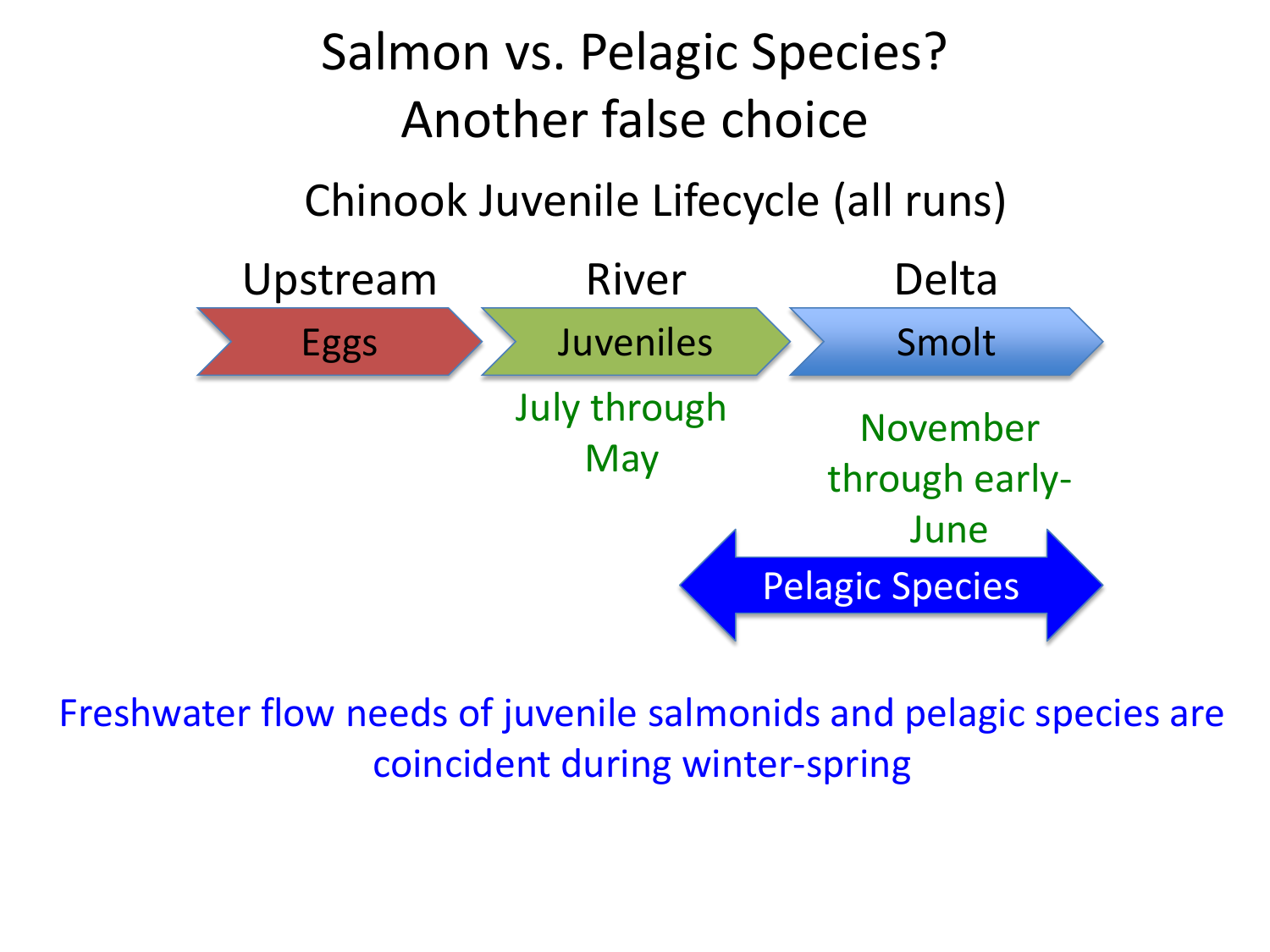# Summary

- Several species are at risk of extinction; other have suffered severe declines
- Viability is strongly influenced by flows into, through, and/or out of the Delta
- The TUC Petition and the Executive Order:
	- Dramatically increase the risk of extinction and
	- Represent unreasonable effects on fish and wildlife
- The State Board has an opportunity:
	- Providing flows called for in D-1641 for both February and March is an opportunity to support beneficial uses that have been disproportionately harmed in the drought and to reduce risk of extinction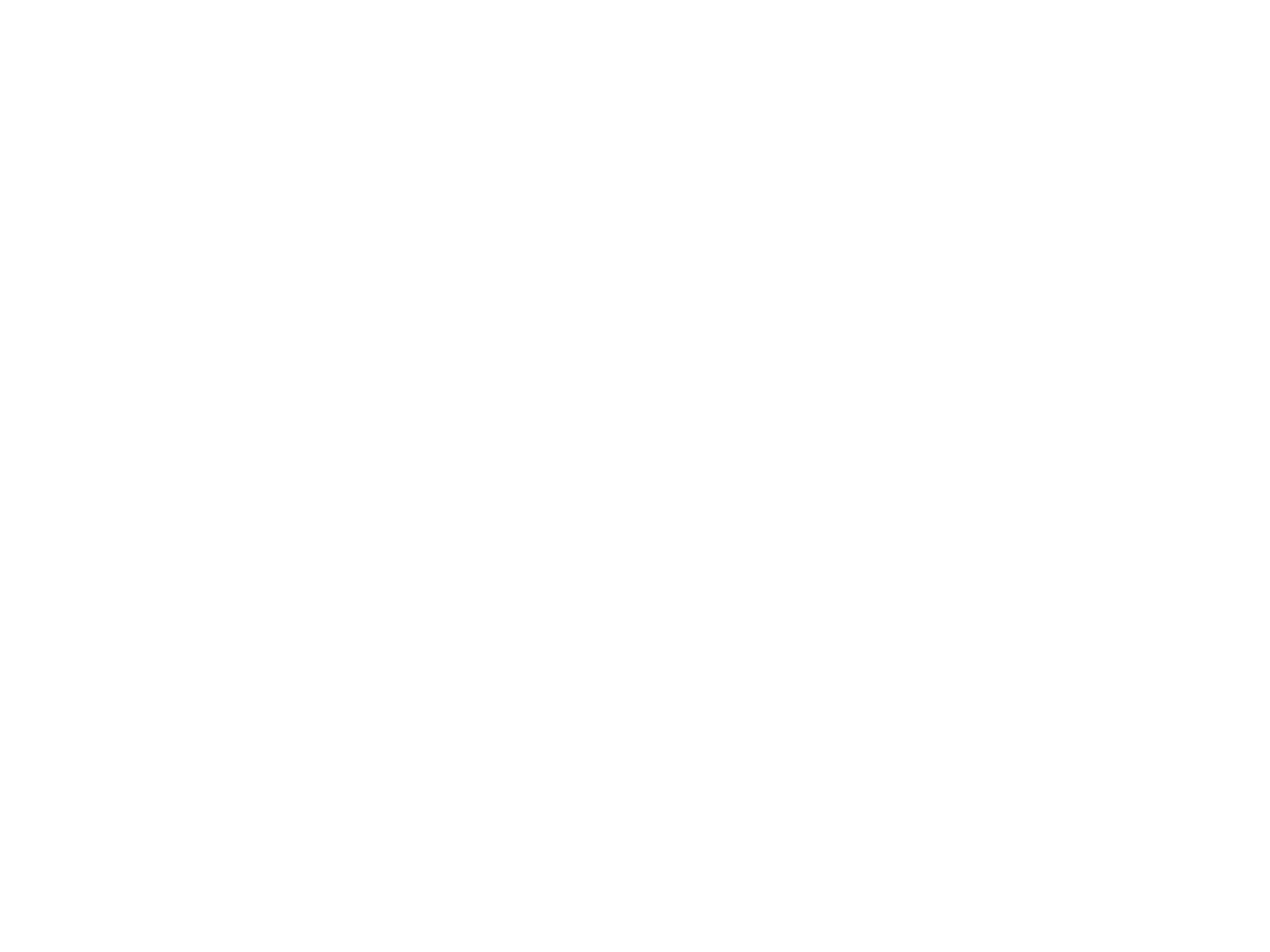California's water does *not* "waste to the sea" I. Most fresh water runoff does not make it to the sea

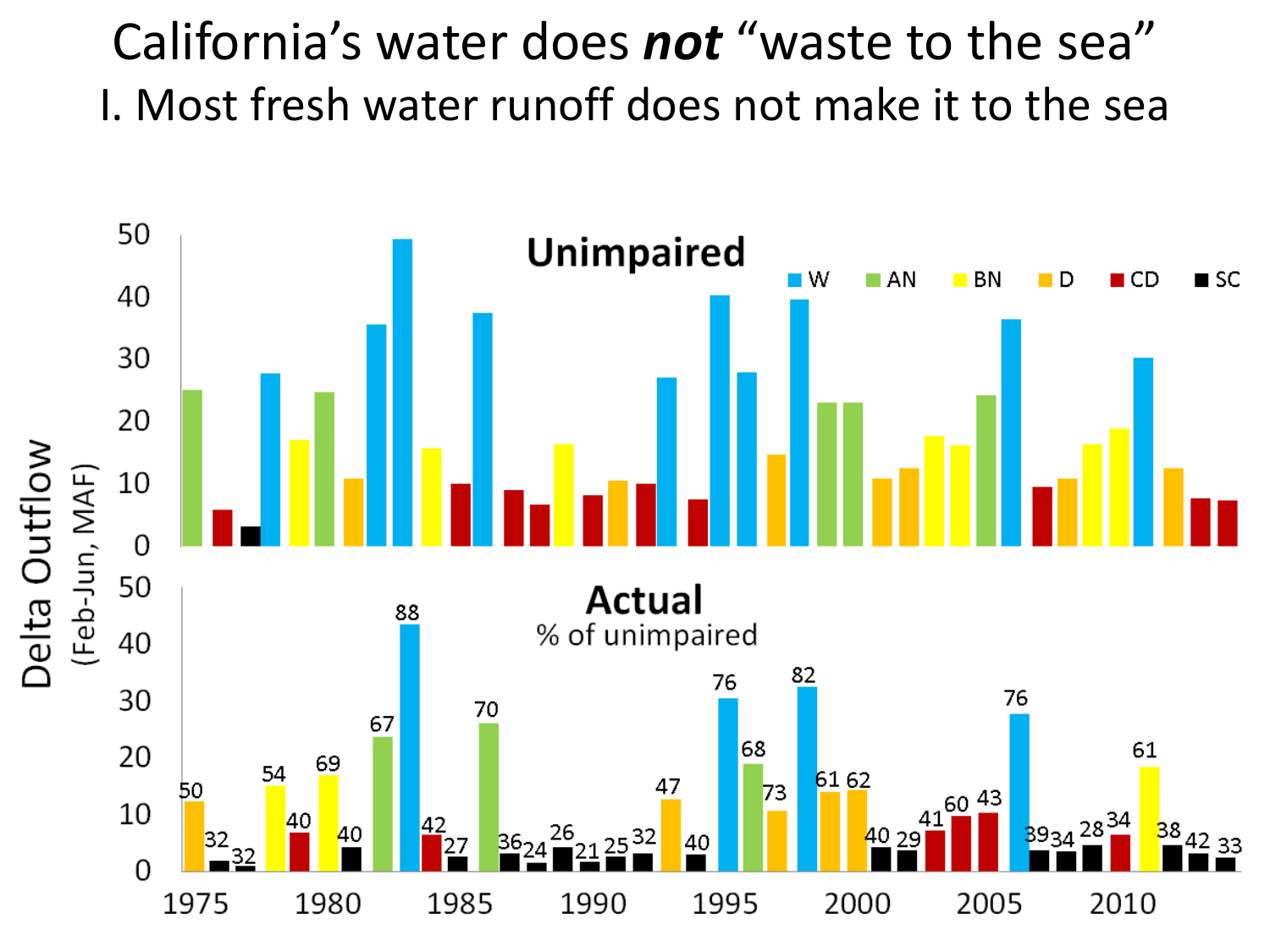California's water does *not* "waste to the sea"

I. Most fresh water runoff does not make it to the sea

|                                            | <b>Years</b><br>$(1975 - 2014)$                                                                         |                  | Above<br><b>Normal &amp;</b><br><b>Wet</b>                    |                                                     | <b>Super-</b><br><b>Critically</b><br>Dry              |                                                                        |
|--------------------------------------------|---------------------------------------------------------------------------------------------------------|------------------|---------------------------------------------------------------|-----------------------------------------------------|--------------------------------------------------------|------------------------------------------------------------------------|
| Delta Outflow<br><sub>(Feb-Jun, MAF)</sub> | Unimpaired                                                                                              |                  | 15                                                            |                                                     | $\mathbf 1$                                            |                                                                        |
|                                            | Actual                                                                                                  |                  | 7                                                             |                                                     | 19                                                     |                                                                        |
|                                            | 50<br>40<br>30<br>20<br>10<br>$\mathbf 0$<br>50                                                         | 88               | <b>Unimpaired</b><br><b>Actual</b>                            | $\blacksquare$ W                                    | $\blacksquare$ AN<br>B <sub>N</sub>                    | $\blacksquare$ CD<br>S <sub>C</sub><br>$\blacksquare$ D                |
|                                            | 40<br>30<br>67<br>20<br>69<br>54<br>50<br>10<br>40<br>40<br>32<br>:32<br>$\overline{0}$<br>1975<br>1980 | 70<br>42<br>1985 | % of unimpaired<br>47<br>$36_{24} \frac{26}{2}$<br>32<br>1990 | 82<br>76<br>68<br>61 62<br>73<br>40<br>1995<br>2000 | 76<br>$41\frac{60}{2}$ $\frac{43}{2}$<br>40,29<br>2005 | 61<br>89 <sub>34</sub> 28 <sup>34</sup><br>38 <sub>42 33</sub><br>2010 |